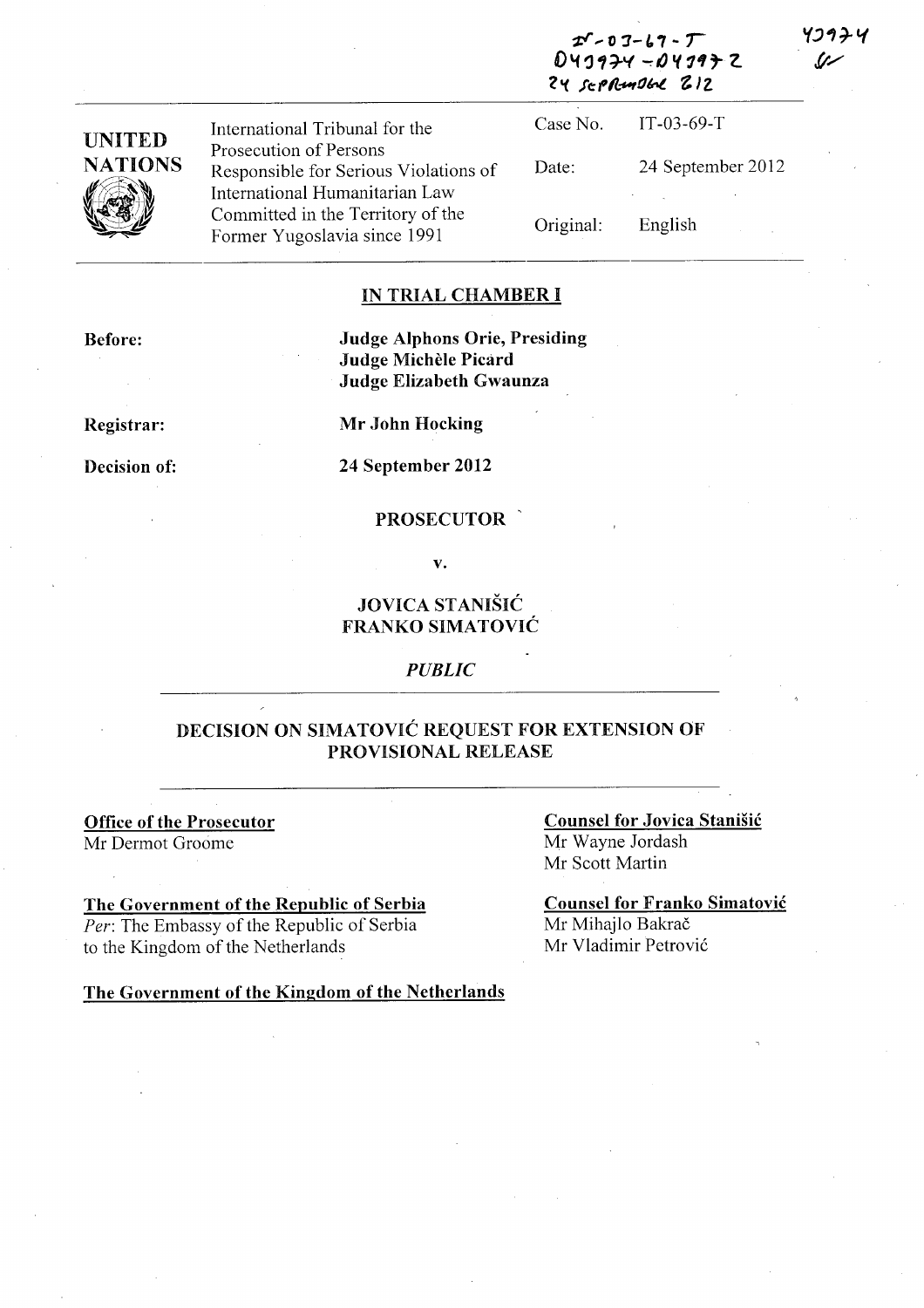## **I.** PROCEDURAL HISTORY

1. On 16 July 2012, the Chamber granted the provisional release of the Accused Franko Simatović ("Accused") from 20 July to 4 October 2012 ("Decision").<sup>1</sup> The Chamber found that the Accused's presence at the Tribunal was not required until the closing arguments, which at that time were scheduled for 9 to 11 October  $2012.<sup>2</sup>$ 

2. On 11 September 2012, the Chamber decided that the final trial briefs would be filed one week after the last evidentiary decision in this case and that the hearing of closing arguments would begin on the third Tuesday after the filing of the final trial briefs.<sup>3</sup>

3. On 17 September 2012, the Simatovi6 Defence requested that the terms of the Accused's provisional release be varied to permit him to return to The Hague five days before the commencement of closing arguments ("Request").<sup>4</sup> On 20 September 2012, the Prosecution sent an informal communication conveying that it does not oppose the Request.

# 11. APPLICABLE LAW

4. The Chamber recalls and refers to the applicable law governing provisional release as set out in its previous decisions. <sup>5</sup>

### Ill. DISCUSSION

5. The Chamber recalls its previous discussion of the criteria of Rule 65 (B) of the Tribunal's / Rules of Procedure and Evidence ("Rules") in relation to the provisional release of the Accused.<sup>6</sup> The Chamber has reviewed the reports from the Republic of Serbia ("Serbia") on the Accused's compliance with the conditions of his provisional release.<sup>7</sup> The Chamber remains satisfied that the Accused, if his provisional release is extended, will appear for trial and that he will not pose a danger to any victim, witness, or other person.

6. There are presently no further witnesses scheduled to testify. As matters stand, the Accused's presence at the Tribunal is not required until the closing arguments. The date of the

Decision on Simatovi6 Request for Provisional Release, 16 July 2012, pp. 3-6.

 $\overline{2}$ Decision, para. 8.

Decision on Requests related to Final Trial Briefs and Revised Scheduling Order, 11 September 2012.

<sup>4</sup>  Defence Request to Vary Terms of Simatović Provisional Release, 17 September 2012, para. 3.

Decision on Simatović Request for Provisional Release, 13 December 2011, paras 6-7 and the decisions cited 5 therein.

<sup>6</sup> Decision, para. 6.